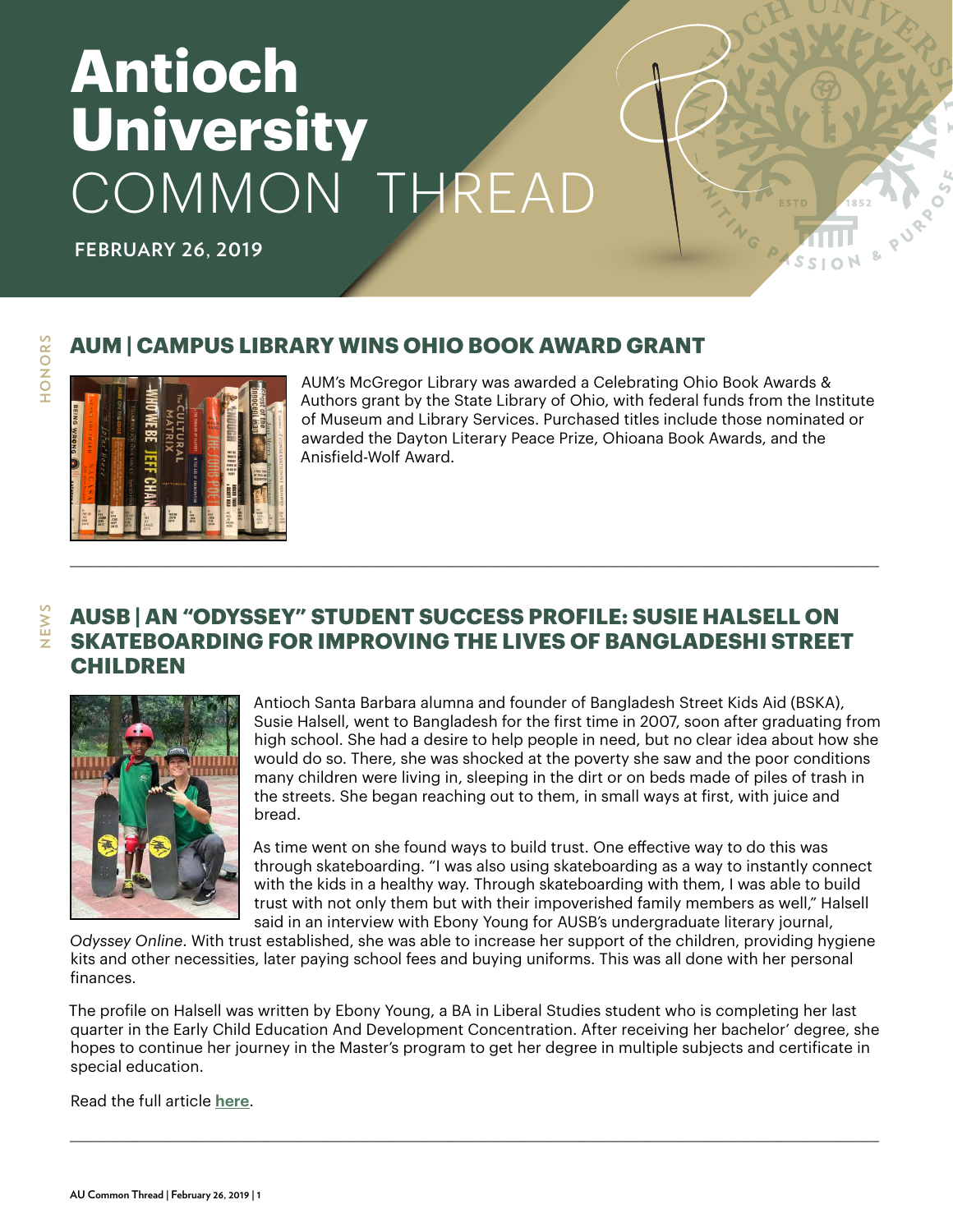#### **AULA | DURING THE MONTH OF APRIL AULA HOSTED FOUR COMMUNITY EVENTS**

#### **Mental Health First Aid - Sunday, February 3rd**

The MA in Clinical Psychology's Spirituality and Depth and Psychological Trauma Studies Specializations along with Open Paths Counseling Center hosted a Mental Health First Aid course. The course introduced participants on how to identify, understand and respond to signs of mental illnesses and substance use disorders in their community and to an action plan they could use to help a friend, family member, co-worker or neighbor.



#### **Literary Uprising – Tuesday, February 5th**

At this free public reading, which was sponsored by the Undergraduate Studies Program and Two Hawks Quarterly, creative writers shared their latest literary works. Readers included BA student Helen Doremus, MFA alum Armine Iknadossian author of *All That Wasted Fruit*, and faculty Gary Phillips author of *The Killing Joke with Christa Faust*. The Literary Uprising is a quarterly event.

#### **Expressions of Blackness – Tuesday, February 12th**

The Black Student Union hosted a discussion on the different expressions in our community and that understanding the black community encompasses and includes our diaspora spectrum. The discussion was facilitated by Andrea Williams, BSU Events co-chair and the panelists included Reverend Russell Thornhill, Dr. Erica Holmes, Cheka Sbubskari, and Dr. Elaine Parker-Gills.

#### **Embodying Radical/Cultural Diversity: Where do we go from here? A Community Roundtable with Dr. Fanny Brewster - February 17**

A pioneer in the field of depth psychology, Dr. Fannie Brewster, shared her latest work in progress, "The Radical Complex," as a springboard into a discussion and reflection about the intersection of race and psyche. The MA in Clinical Psychology's Spirituality and Depth Specialization, which sponsored the event, hope to build on the discussion to consider implications for future directions (e.g. curriculum development, community events, and partnerships) for the specialization, AULA community, and the field as a whole.

\_\_\_\_\_\_\_\_\_\_\_\_\_\_\_\_\_\_\_\_\_\_\_\_\_\_\_\_\_\_\_\_\_\_\_\_\_\_\_\_\_\_\_\_\_\_\_\_\_\_\_\_\_\_\_\_\_\_\_\_\_\_\_\_\_\_\_\_\_\_\_\_\_\_\_\_\_\_\_\_\_\_\_\_\_\_\_\_\_\_\_\_\_\_\_\_\_\_\_\_\_\_\_\_

\_\_\_\_\_\_\_\_\_\_\_\_\_\_\_\_\_\_\_\_\_\_\_\_\_\_\_\_\_\_\_\_\_\_\_\_\_\_\_\_\_\_\_\_\_\_\_\_\_\_\_\_\_\_\_\_\_\_\_\_\_\_\_\_\_\_\_\_\_\_\_\_\_\_\_\_\_\_\_\_\_\_\_\_\_\_\_\_\_\_\_\_\_\_\_\_\_\_\_\_\_\_\_\_

#### **AUNE | 100 YEARS OF WALDORF: PROFESSOR SHARES LEGACY WITH WORLD**



Dr. Torin Finser has speaking engagements planned all over the world to share the challenges, successes, and changes needed in Waldorf Education. He recently returned from Amman, Jordan, where he and his wife, Karine Munk Finser, worked with Palestinian refugees and introduced practicing teachers to Waldorf education. Dr. Finser's appearance was sponsored by the Jordanian Royal Family and served as a celebration of the publication of his book, *School as a Journey*, now translated into Arabic by Antioch student Ruba Asi. The Middle East in particular has had very little exposure to Waldorf education up to now and Dr. Finser's book is the first Waldorf book translated into Arabic.

Dr. Finser's lectures have focused on the theme he calls Beyond 100: *What will it take for Waldorf schools to flourish?* "This is an opportunity to sound some of our major themes. Waldorf Education for social justice in particular."

Read more **[here](https://www.antioch.edu/new-england/2019/02/20/100-years-of-waldorf-antioch-university-professor-shares-the-legacy-with-the-world/)**.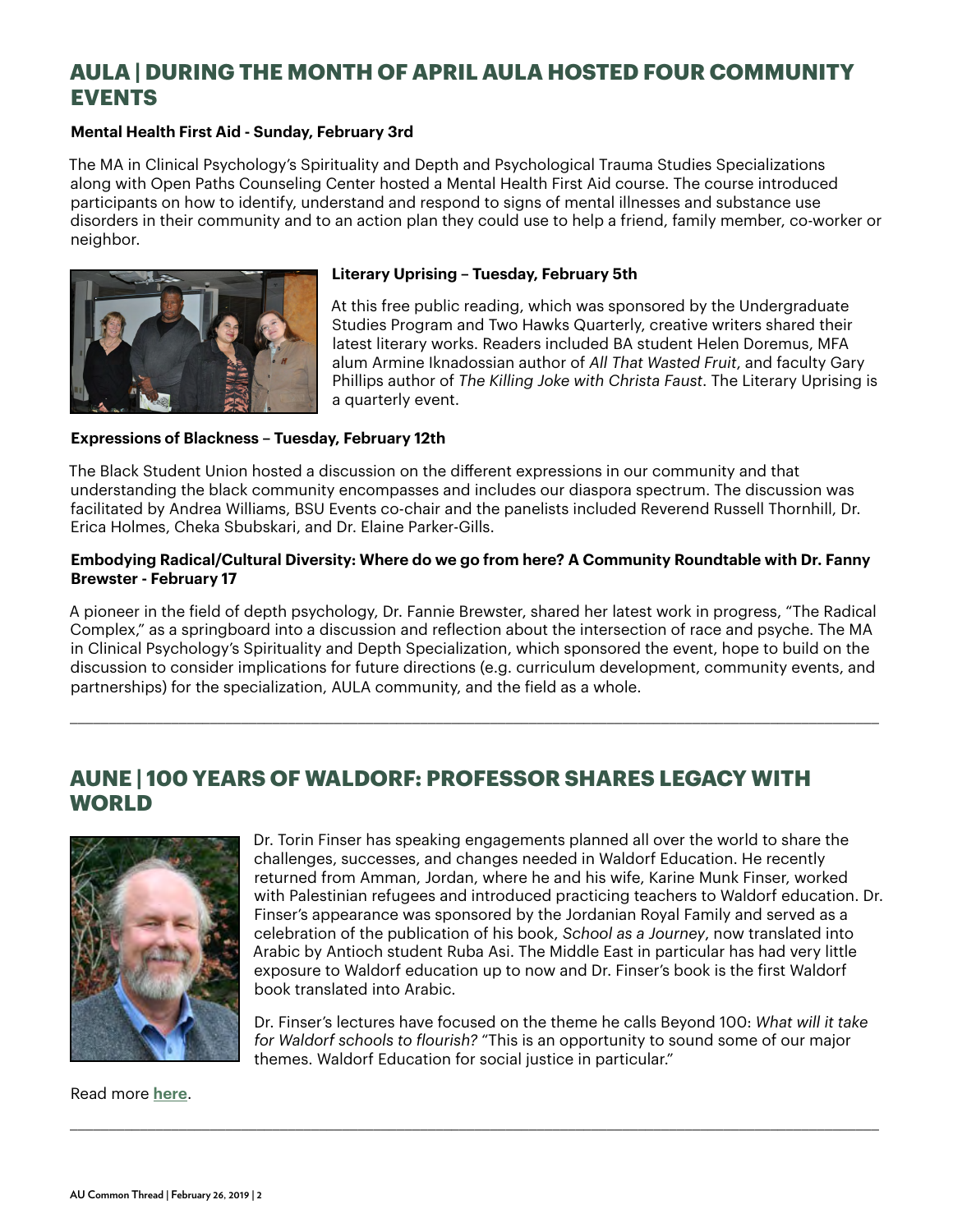## **GSLC | ALUMNUS AND EXPERIENCED EDUCATOR SET TO LAUNCH HOLISTIC INDEPENDENT HIGH SCHOOL**



#### **GRADUATE SCHOOL OF LEADERSHIP AND CHANGE**

For over two decades PhD in Leadership and Change alumnus Dr. Randy Bartlett has been change making in education and non-profit sectors. That said, he is on the horizon of launching his most comprehensive learning opportunity yet.

This fall Dr. Bartlett will open City of Bridges High School in Pittsburgh, Pennsylvania. City of Bridges High School is a independent, progressive, holistic, 9th -12th grade high school which believes that school should be transformational for the students and which graduates young adults who

are prepared to assert their agency in the world, who have the lived-experience, knowledge and skills to follow their passions, and who are dedicated to living with empathy, justice, peace, compassion, and joy in order to transform the world into a measurably more positive place.

The school's conception arose from the notion that youth voice is critical to building society of the future and the belief in education that not only equips students to be academically prepared, but also prepared to become adults who believe in justice and have the skills to make the world a better place. Through personalized integrated curriculum, shared governance, and participatory community, City of Bridges aims to bring the four core values of knowledge, experience, justice, and community to life.

City of Bridges High School is now accepting applications for its founding students and families. Learn more about the school, its curriculum, learning community members, and stay up-to-date with news **[here](http://cityofbridgeshighschool.org)**.

\_\_\_\_\_\_\_\_\_\_\_\_\_\_\_\_\_\_\_\_\_\_\_\_\_\_\_\_\_\_\_\_\_\_\_\_\_\_\_\_\_\_\_\_\_\_\_\_\_\_\_\_\_\_\_\_\_\_\_\_\_\_\_\_\_\_\_\_\_\_\_\_\_\_\_\_\_\_\_\_\_\_\_\_\_\_\_\_\_\_\_\_\_\_\_\_\_\_\_\_\_\_\_\_

#### **AUNE | ANTIOCH GRAD INTERVIEWED ON WGBH'S PBS NEWSHOUR SHARES PROGRAM**



Sasha Purpura, MBA '11, Executive Director of Food for Free, was interviewed on WGBH's PBS NewsHour Shares program on February 6. Food For Free, a food rescue group based in Cambridge, MA, launched a program where student volunteers package 1,200 pounds of leftover food into microwaveable meals for those in need. Sasha explains, "This is something that a university in Western Mass., in Worcester, a corporation could do. It enables them not only to stop throwing out perfectly good food. It lets them engage their student population, their employee population in group volunteering activities, giving back to their community." Sasha hopes to make this program a model other schools and companies will adopt.

Food For Free improves access to healthy food within the community by

rescuing food that would otherwise go to waste, strengthening the community food system, and creating new distribution channels to reach underserved populations. They envision "a future where everyone in the community – regardless of age, income or ability – has consistent access to fresh, healthy, delicious food." Through a combination of farming, food rescue, and transportation services, they give food programs yearround access to fresh produce, and their direct service programs bring food to students, seniors, and others most at risk of hunger. Their programs address short-term hunger, as well as the long-term health effects of food insecurity and poor nutrition.

\_\_\_\_\_\_\_\_\_\_\_\_\_\_\_\_\_\_\_\_\_\_\_\_\_\_\_\_\_\_\_\_\_\_\_\_\_\_\_\_\_\_\_\_\_\_\_\_\_\_\_\_\_\_\_\_\_\_\_\_\_\_\_\_\_\_\_\_\_\_\_\_\_\_\_\_\_\_\_\_\_\_\_\_\_\_\_\_\_\_\_\_\_\_\_\_\_\_\_\_\_\_\_\_

Read more **[here](https://www.pbs.org/newshour/show/how-uneaten-college-cafeteria-meals-can-help-fight-food-insecurity)**.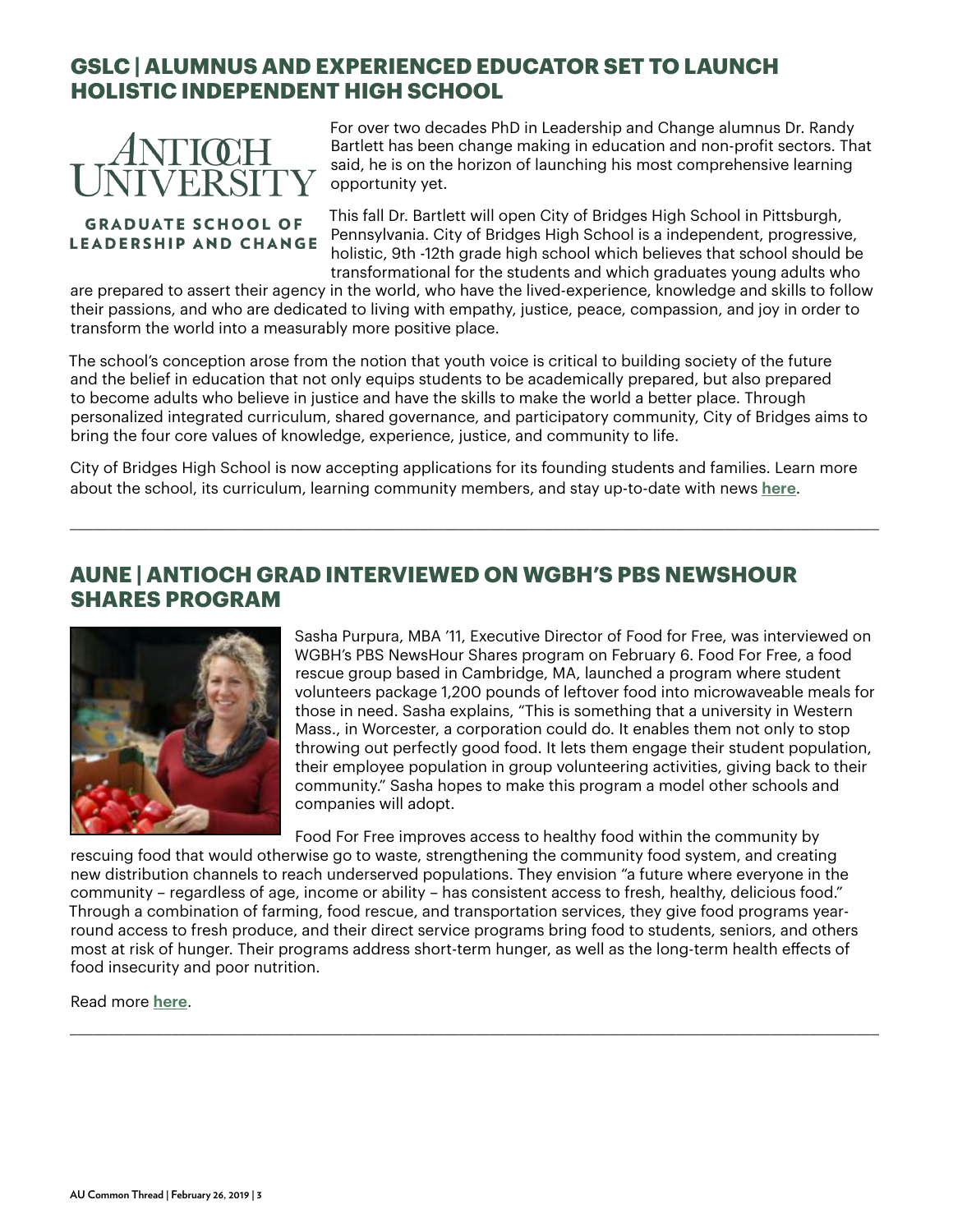## **AUS | RACHEL OPPENHEIM ADVOCATES AT 'DAY ON THE HILL'**



On Wednesday, Jan. 30, 2019, Rachel Oppenheim, Director of the School of Education, participated in a "Day on the Hill" event along with other members of the Washington Association for Colleges of Teacher Education (WACTE). Oppenheim spent the day in Olympia meeting with legislators to advocate on behalf of public schools and teacher education. She focused her message on legislation that would contribute to diversifying the educator workforce in WA State. She advocated for increased funding for Teacher Shortage Grants, conditional scholarships for teacher candidates who commit to working in public schools, and she argued that the state should work to remove testing barriers for incoming teacher candidates.

Oppenheim had appointments with Rep Pettigrew, Rep Frame, and Sen Hasegawa, who is a proud graduate of Antioch University Seattle's BA Program. She joined forces for some of those appointments with members of the School of Education at City

University, which is in the same legislative district as AUS.

The Day on the Hill represented an important collaboration of the colleges of teacher education across Washington state. Altogether, WACTE members met with dozens of lawmakers and presented a clear, unified voice on behalf of eliminating barriers for teachers and diversifying the educator workforce in Washington State.

#### **AUS | CONVERSATIONS WITH CLINIC DIRECTOR DR. WEAR ON THE APA'S NEW GUIDELINES FOR WORKING WITH MEN AND BOYS**

\_\_\_\_\_\_\_\_\_\_\_\_\_\_\_\_\_\_\_\_\_\_\_\_\_\_\_\_\_\_\_\_\_\_\_\_\_\_\_\_\_\_\_\_\_\_\_\_\_\_\_\_\_\_\_\_\_\_\_\_\_\_\_\_\_\_\_\_\_\_\_\_\_\_\_\_\_\_\_\_\_\_\_\_\_\_\_\_\_\_\_\_\_\_\_\_\_\_\_\_\_\_\_\_



Dr. Douglas Wear, Psychologist and Director of AUS's Community Counseling and Psychology Clinic, was recently interviewed twice – once by **[Margaret Larson](https://www.king5.com/article/about-us/team-bios/margaret-larson/281-95503068)** of KING5 News as part of New Day Northwest's Wellness Wednesday programming, and then in a follow-up interview by Antioch University – about **[the American Psychological Association's new](https://www.apa.org/about/policy/boys-men-practice-guidelines.pdf)  [clinical guidelines for psychologists who work with men and boys](https://www.apa.org/about/policy/boys-men-practice-guidelines.pdf)**.

In **[his television interview](https://www.king5.com/video/entertainment/television/programs/new-day-northwest/the-american-psychological-association-has-new-guidelines-for-treating-boys-and-men-new-day-northwest/281-6d4d93fc-82ea-42bf-ae4d-b728a746c3e0?jwsource=fb&fbclid=IwAR0_qmWDAC6nPm7H-xIu8epq-Cm54ag0gjBRmQ2-eLy5SZqIDKXMsxPqx9I)**, Dr. Wear answers many questions that viewers are likely to have about these new APA guidelines. For example, he

explains that although many people find the subject of masculinity and mental health to be highly topical, the guidelines were not specifically created in response to current events. Instead, the new, 30-page guidelines are the culmination of 13 years of hard work, incorporating hundreds of references and over 40 years of research. He says, "It's meant to be solid material, and it's not necessarily a political statement."

In a follow-up interview with Antioch University Seattle, Dr. Wear took the opportunity to discuss how these guidelines inform clinical practice at Antioch

"Men do not have to be trapped in just the negative aspects of traditional masculinity. They can be and are adaptable and flexible, emotionally expressive and fully able to engage in all aspects of both intimate and parental relationships. The purpose of these guidelines is to help psychologists (and other therapists) treat their clients and move them in this more positive direction."

\_\_\_\_\_\_\_\_\_\_\_\_\_\_\_\_\_\_\_\_\_\_\_\_\_\_\_\_\_\_\_\_\_\_\_\_\_\_\_\_\_\_\_\_\_\_\_\_\_\_\_\_\_\_\_\_\_\_\_\_\_\_\_\_\_\_\_\_\_\_\_\_\_\_\_\_\_\_\_\_\_\_\_\_\_\_\_\_\_\_\_\_\_\_\_\_\_\_\_\_\_\_\_\_

Read the full version of this story, including more quotes from both interviews, **[here](https://www.antioch.edu/seattle/2019/02/07/conversations-with-dr-wear-on-the-apas-new-guidelines-for-working-with-men-and-boys/)**.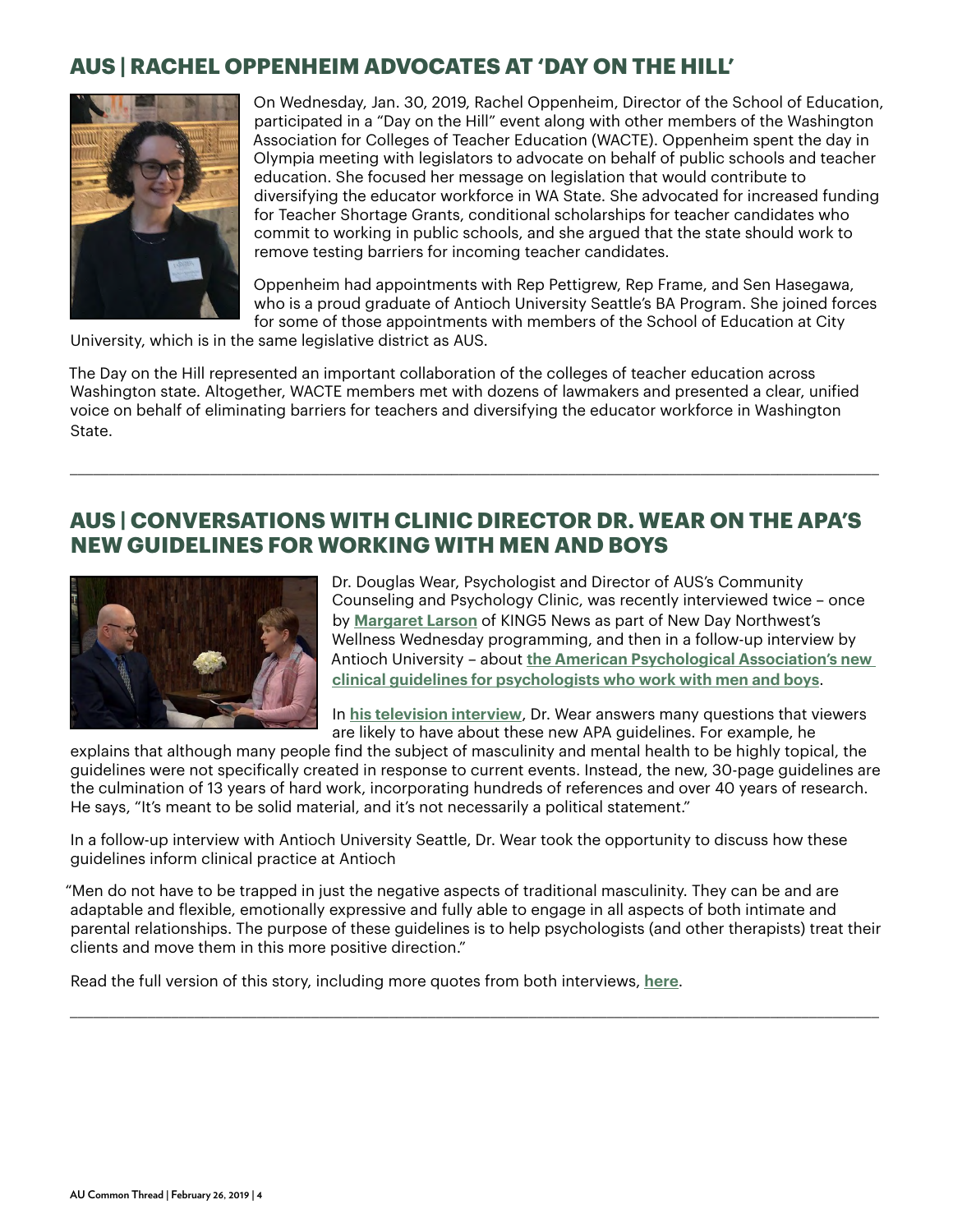#### **AUS | AUS SPONSORS MULTICULTURAL CHILDREN'S LITERATURE CELEBRATION**



Antioch University's School of Education recently proudly sponsored its fourth annual Multicultural Children's Literature Celebration (MCLC). Multiaward winning book *Chef Roy Choi and the Street Food Remix* by author June Jo Lee and illustrator Man One was featured this year at seven participating schools in the Kent, Tukwila, and Seattle school districts. The majority of schools served this year are designated Title I schools.

Drs. Jeana M. Hrepich and Christie Kaaland organize these assemblies to celebrate and emphasize multicultural children's literature with students and teachers in diverse settings. They believe that children need to see

themselves in literature as a way to validate their voices, identities, and possible futures. To that end, they have used MCLC as a platform to partner with schools to promote multicultural authors and literature, and to provide more opportunities for Antioch's School of Education Masters in Teaching candidates to engage in social justice work in the community.

\_\_\_\_\_\_\_\_\_\_\_\_\_\_\_\_\_\_\_\_\_\_\_\_\_\_\_\_\_\_\_\_\_\_\_\_\_\_\_\_\_\_\_\_\_\_\_\_\_\_\_\_\_\_\_\_\_\_\_\_\_\_\_\_\_\_\_\_\_\_\_\_\_\_\_\_\_\_\_\_\_\_\_\_\_\_\_\_\_\_\_\_\_\_\_\_\_\_\_\_\_\_\_\_

## **AUSB | MFA PROGRAM HOSTS INAUGURAL COMMENCEMENT**



Twice a year MFA in Writing & Contemporary Media Program students meet on the Santa Barbara campus for a 7-day residency where they participate in seminars and panels taught by faculty members and guest presenters. During the winter residency, students attended a special public evening with guest artist and acclaimed screenwriter and playwright Jane Anderson. A three-time Emmy Award Winner, Anderson was interviewed by KCRW Morning Edition host Jonathan Bastian.

Members of the Anacapa graduating cohort presented their original work,

which included staged screenplay readings, a documentary screening, and readings from novels, memoirs, and short stories.

"One of the high points of the residency was seeing the graduating students present a portion of their capstone writing project to a room full of fellow students, faculty, friends, and family," said Program Director **[Ross Brown](https://www.antioch.edu/santa-barbara/faculty/ross-brown/)**. "The presentations were all so impressive that one of the new MFA students came to me and said, 'Those were fantastic…and kind of intimidating.' And that's exactly the response you want – one that says I know those were outstanding, but I also know I have a long way to go and a lot of hard work ahead of me to get to that level as a writer."

The residency culminated with the inaugural commencement ceremony for the MFA in Writing & Contemporary Media program attended by the graduates, families, and friends.

"It was a great commencement and the presentations were spectacular," said graduate Colin Mitchell. "I'd personally like to send much love and respect to my cohorts and hope the writing winds are at their back and their literary horizons are clear."

\_\_\_\_\_\_\_\_\_\_\_\_\_\_\_\_\_\_\_\_\_\_\_\_\_\_\_\_\_\_\_\_\_\_\_\_\_\_\_\_\_\_\_\_\_\_\_\_\_\_\_\_\_\_\_\_\_\_\_\_\_\_\_\_\_\_\_\_\_\_\_\_\_\_\_\_\_\_\_\_\_\_\_\_\_\_\_\_\_\_\_\_\_\_\_\_\_\_\_\_\_\_\_\_

Read the full story **[here](https://www.antioch.edu/santa-barbara/2019/01/24/mfa-program-hosts-winter-residency-and-inaugral-commencement/)**.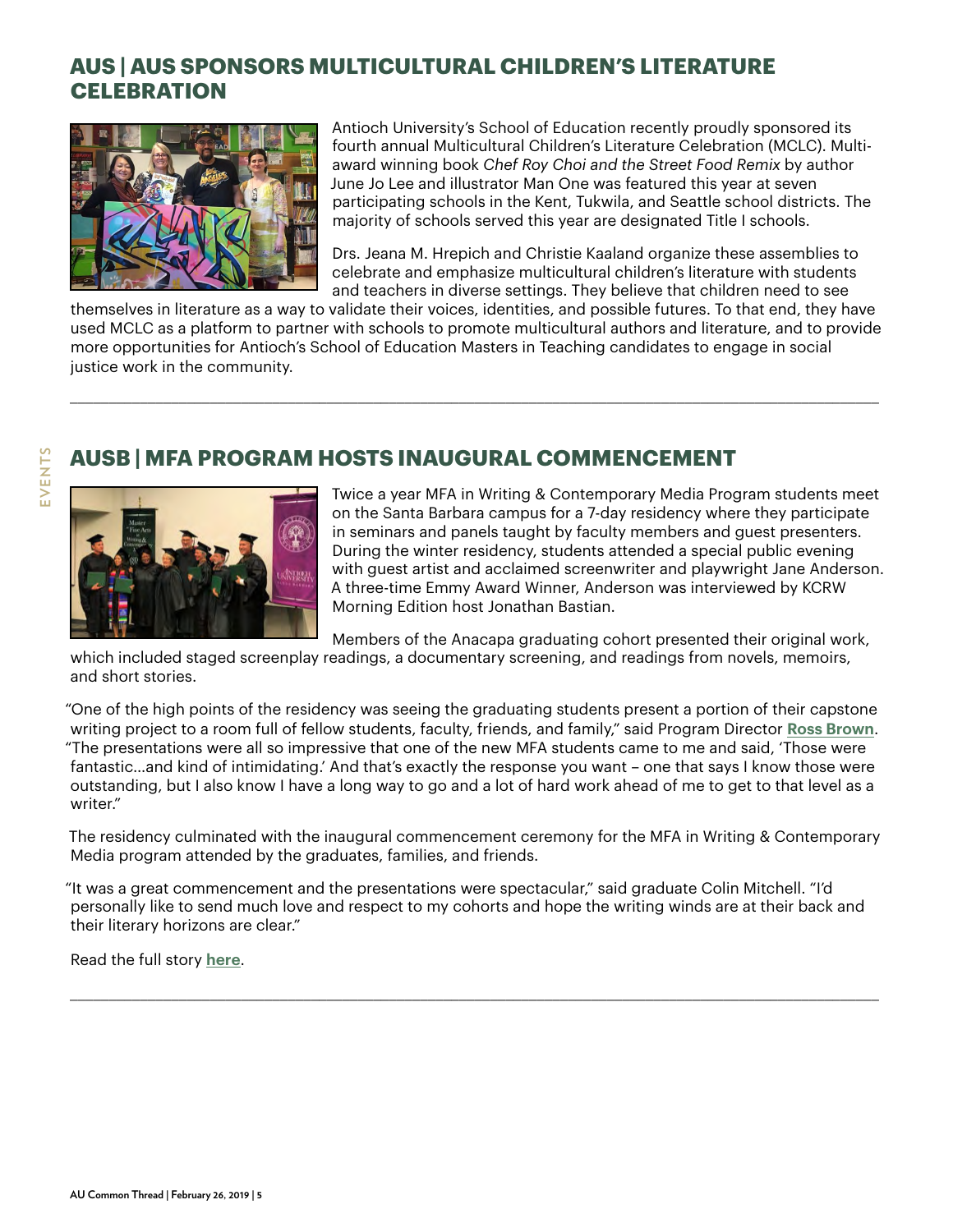#### **AUNE | DR. ROYSIRCAR PRESENTED AND PROVIDED APA WORKSHOP AT CONFERENCE**



Gargi Roysircar, retired faculty member, Clinical Psychology Dept, AUNE, provided a 4-hour APA continuing education skills-building workshop at the National Multicultural Conference and Summit. on January 16th, in Denver Colorado .Her workshop was on *Applications of the APA 2017 Multicultural Guidelines: An ecological approach to context, identity, and intersectionality*. Her co-presenters were: Lisa Suzuki, PhD. Associate Professor, New York University; Sarah Burgamy, PsyD, Private Practitioner and Psychologist, University of Denver Medical School; Ashland Thompson, 5th yr. AUNE PsyD, Predoctoral Intern, Psychology Dept, Central Regional Hospital, Butner, North Carolina; and Melba J. T. Vasquez, Former APA President and Psychologist in Private Practice, Austin, TX. Dr. Roysircar served on the APA Task Force for the new

2017 APA Multicultural Guidelines, which is available **[here](http://www.apa.org/about/policy/multicultural-guidelines.aspx)**.

At the 2019 NMCS conference, Dr, Roysircar also gave a keynote on *Transformative Community Praxis*, which was about how the theory and methods of international work domestically and globally can be applied in transforming communities and creating meaningful change that is informed by community voice.

## **AUS | CELEBRATED ALUMNA PAULETTE DECORIOLIS LIVE ON KNKX 88.5 FM**

\_\_\_\_\_\_\_\_\_\_\_\_\_\_\_\_\_\_\_\_\_\_\_\_\_\_\_\_\_\_\_\_\_\_\_\_\_\_\_\_\_\_\_\_\_\_\_\_\_\_\_\_\_\_\_\_\_\_\_\_\_\_\_\_\_\_\_\_\_\_\_\_\_\_\_\_\_\_\_\_\_\_\_\_\_\_\_\_\_\_\_\_\_\_\_\_\_\_\_\_\_\_\_\_



AUS alumna and LGBT counselor **Paulette de Coriolis** was recently interviewed on KNKX 88.5FM, a local Seattle-are[a radio station. The st](https://paulettecounseling.com)ation is an NPR affiliate, which airs jazz, blues, and NPR news. Additionally, they produce a local news show called Sound Effect, which showcases local stories and voices.

The show, titled *What is Normal?*, which included de Coriolis' eight-minute interview segment, aired January 19th of this year. The interview was focused on de Coriolis' experience of coming out relatively late in life as a transgender woman. She was 53 years old when she began slowly transitioning and was out as a trans woman, full-time when she retired from her career as an electrical engineer at age 62.

de Coriolis had no say in the editorial content for the show so it took a lot of trust on her part to commit to the KNKX interview. One of the reasons for this being that trans people have not historically been compassionately represented in the media. From

the murderous Norman Bates character in the film, *Psycho* (de Coriolis' first exposure to a trans-ish person on-screen) to Laverne Cox on the cover of *Time Magazine*, we've come a long way… but according to statistics, "out" transgender people only make up 6/10 of one percent of the population. "It's hard to count trans people," de Coriolis said, "because many don't want to be seen."

Emerald City Social Club and the Ingersoll Gender Center drop-in support group for trans people were de Coriolis' first positive in-person exposure to other trans people. She became a facilitator for the Ingersoll Center group in 2004. Through the experience of being a support group facilitator and her therapist's encouragement, she decided to become an LGBT specialized therapist in 2011. She explored a variety of programs and found that Antioch was a natural fit for her. "Quite simply, I liked the feeling that I got from all of the people I talked with at Antioch from the receptionist to the admissions advisor, to the students, to the graduating students/ therapists I knew as colleagues." She also liked that the school made it very clear they were geared toward returning adult students. She found herself to be the eldest in most of her classes, the average age at the time was 37, but most of the students were adults with jobs and families and previous careers.

Because her AUS program, the **[Clinical Mental Couseling Program \(CMHC\)](https://www.antioch.edu/seattle/degrees-programs/counseling-wellness/clinical-mental-health-counseling/)** allows students to go at their own pace, de Coriolis took four years to graduate. She made good use of the time by re-starting a defunct LGBT group on campus and making sure that it would continue after her graduation. It is still active today.

\_\_\_\_\_\_\_\_\_\_\_\_\_\_\_\_\_\_\_\_\_\_\_\_\_\_\_\_\_\_\_\_\_\_\_\_\_\_\_\_\_\_\_\_\_\_\_\_\_\_\_\_\_\_\_\_\_\_\_\_\_\_\_\_\_\_\_\_\_\_\_\_\_\_\_\_\_\_\_\_\_\_\_\_\_\_\_\_\_\_\_\_\_\_\_\_\_\_\_\_\_\_\_\_

Listen to "What Is Normal?: Sound Effect, Episode 167 featuring de Coriolis **[here](https://www.knkx.org/post/what-normal-sound-effect-episode-167)**.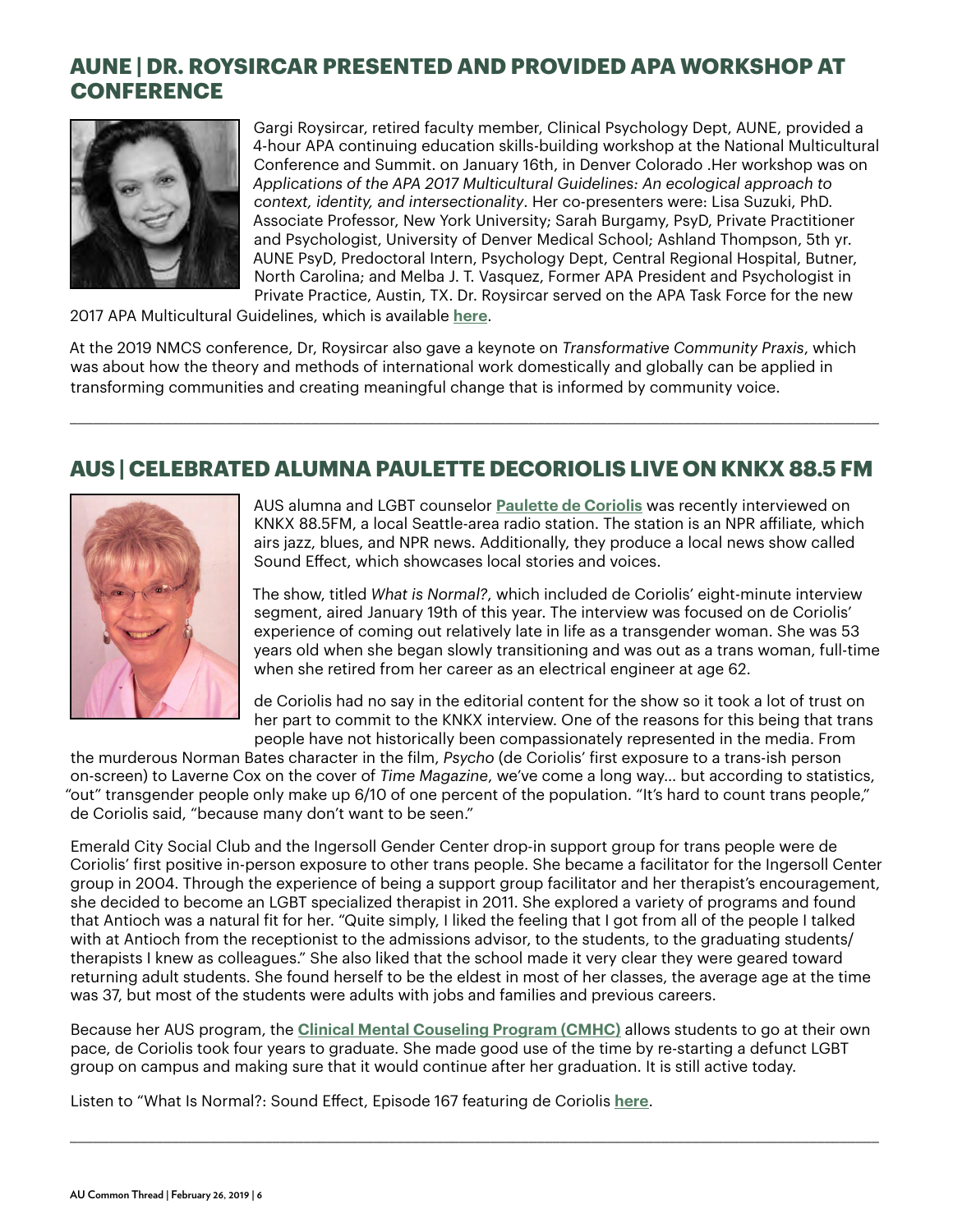## **GSLC | ALUMNA FEATURED AT APOLLO THEATRE'S UNSUNG CHAMPIONS OF CIVIL RIGHTS FROM MLK TO TODAY FORUM**



## **GRADUATE SCHOOL OF**

Social justice activist, author, and Graduate School of Leadership and Change alumna Dr. Janet Dewart Bell was a featured, notable guest at the forum entitled, *Unsung Champions of Civil Rights from MLK to Today*, held at the historic Apollo Theatre in New York City. The Apollo Theatre and WNYC public radio partnered for the sixth year to present this forum to facilitate meaningful conversations examining Dr. King's legacy and its LEADERSHIP AND CHANGE impact on modern social-justice movements. This year included a lively mix of one-on-one interviews and panels placing emphasis on lesser-known

names crucial to the Civil Rights Movement of the 1960s and today's social-issue movements. The "unsung" included men, women, members of the LGBTQ community and others who didn't receive deserved recognition.

\_\_\_\_\_\_\_\_\_\_\_\_\_\_\_\_\_\_\_\_\_\_\_\_\_\_\_\_\_\_\_\_\_\_\_\_\_\_\_\_\_\_\_\_\_\_\_\_\_\_\_\_\_\_\_\_\_\_\_\_\_\_\_\_\_\_\_\_\_\_\_\_\_\_\_\_\_\_\_\_\_\_\_\_\_\_\_\_\_\_\_\_\_\_\_\_\_\_\_\_\_\_\_\_

\_\_\_\_\_\_\_\_\_\_\_\_\_\_\_\_\_\_\_\_\_\_\_\_\_\_\_\_\_\_\_\_\_\_\_\_\_\_\_\_\_\_\_\_\_\_\_\_\_\_\_\_\_\_\_\_\_\_\_\_\_\_\_\_\_\_\_\_\_\_\_\_\_\_\_\_\_\_\_\_\_\_\_\_\_\_\_\_\_\_\_\_\_\_\_\_\_\_\_\_\_\_\_\_

Learn more about Dr. Dewart Bell and this special event **[here](https://janetdewartbell.com)**.

## **AULA | MFA ALUMNUS PUBLISHES ESSAY IN** *TIME MAGAZINE*



Award-winning and best-selling author Daniel José Older had an essay "I Rejected Spanish As a Kid. Now I Wish We'd Embrace Our Native Languages" published in *TIME magazine*. He reflects on the intricacies and fluidity of the Spanish language, translation, and the need to embrace culture through language.

"The United States has no official language, but over and over, language plays a central role in discussions about our national cultural identity. With words, laws, and petty insults, the various encampments struggle over

language like missionaries and martyrs at the gates of a holy city."

Read the essay **[here](http://time.com/5528434/daniel-jose-older-spanish/?xid=tcoshare&fbclid=IwAR2tnpW5eDkVRF7LvN-VpToJmAHDhupqCB4PGy9RKfn4eX13yMd7iEP8lOg)**.

#### **AUNE | ALUMNA QUOTED IN DAILY HAMPSHIRE GAZETTE**



AUNE Alumna Ruth Folchman, PsyD '04, was recently quoted in an article about New Year's resolutions in the Daily Hampshire Gazette.

In the article, "When it comes to New Year's resolutions, think small," Folchman talks about how clarity of intention can help resolutions stick, and how resolutions can be made any time of year. She said, "The clearer you are about (a resolution), the more useful it can be in guiding your decision making."

Ruth Folchman is a practicing clinical psychologist of Everyday Mindfulness in Northampton.

Read the article **[here](https://www.gazettenet.com/Micro-resolutions-22425567)**.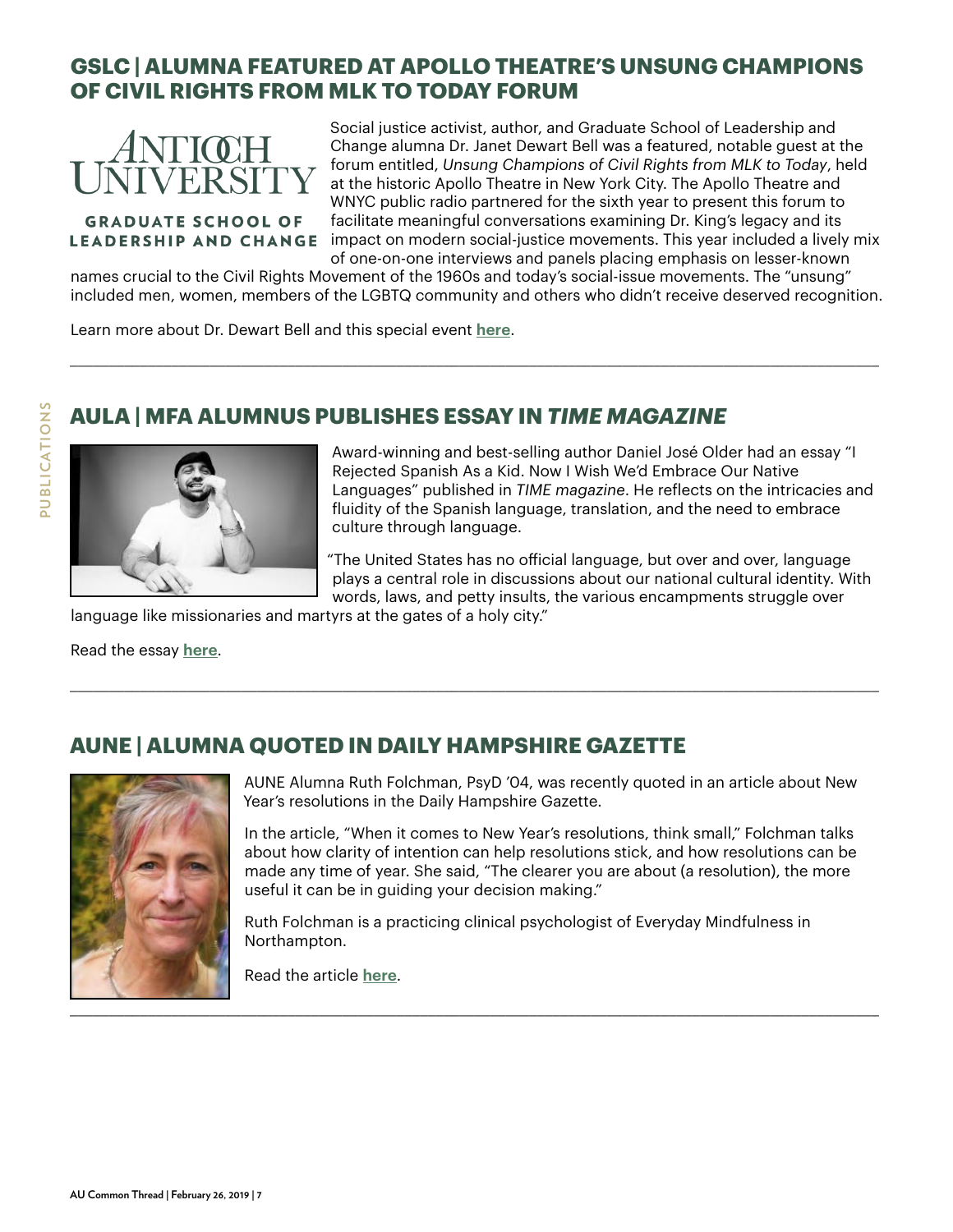## **AUNE | RESEARCH ARTICLE ON ACT PUBLISHED BY FACULTY**



Rachel Enoch, PhD, BCBA-D, recently published an article, "Neuro-Typical Children Outcomes from an Acceptance and Commitment Therapy Summer Camp" in Behavior Analysis in Practice. The article discusses the practical implications of using acceptance and commitment therapy (ACT) in a community camp setting with children. The study used a neurotypical sample, and outcomes support the potential for increasing psychological flexibility and mindful awareness between an experimental group and a control group. Abstract and research highlights **[here](https://link.springer.com/article/10.1007/s40617-018-00319-0)**.

#### **AUNE | PSYCHOLOGY MOVING FORWARD INTO A MORE DIVERSE WORLD: DR. ROYSIRCAR AND THE MULTICULTURAL GUIDELINES**

\_\_\_\_\_\_\_\_\_\_\_\_\_\_\_\_\_\_\_\_\_\_\_\_\_\_\_\_\_\_\_\_\_\_\_\_\_\_\_\_\_\_\_\_\_\_\_\_\_\_\_\_\_\_\_\_\_\_\_\_\_\_\_\_\_\_\_\_\_\_\_\_\_\_\_\_\_\_\_\_\_\_\_\_\_\_\_\_\_\_\_\_\_\_\_\_\_\_\_\_\_\_\_\_



Gargi Roysircar and her APA Task Force colleagues who wrote the 2017 APA Multicultural Guidelines (available **[here](http://www.apa.org/about/policy/multicultural-guidelines.aspx)**) have published its executive summary in the February issue of the American Psychologist. After the first author, authors are listed by last name alphabetically.

Claus-Ehlers, C. S., Chiriboga, D. A., Hunter, S. L., Roysircar, G., & Tummala-Narra, P. (2019). APA Multicultural Guidelines executive summary: Ecological approach to context, identity, and intersectionality. American Psychologist, 74(2), 232-244. Available **[here](http://dx.doi.org/10.1037/amp0000382)**.

#### **AULA | UNDERGRADUATE FACULTY MEMBER PUBLISHED IN SCOUNDREL TIME**



UGS faculty member Deborah A. Lott was featured in the online journal *Scoundrel Time* reflecting on the psychology of empathy and the "emotional contagion" of the Trump presidency.

"Since Trump was elected, we've seen a significant uptick in hate crimes… Trump's race-baiting and belligerence have given permission to everyone to express their deepest darkest fears and hatred, to bare the ugly always hiding just under the surface."

Lott is a faculty advisor for *Two Hawks Quarterly*, the online literary journal for the BA in Liberal Studies creative writing concentration.

\_\_\_\_\_\_\_\_\_\_\_\_\_\_\_\_\_\_\_\_\_\_\_\_\_\_\_\_\_\_\_\_\_\_\_\_\_\_\_\_\_\_\_\_\_\_\_\_\_\_\_\_\_\_\_\_\_\_\_\_\_\_\_\_\_\_\_\_\_\_\_\_\_\_\_\_\_\_\_\_\_\_\_\_\_\_\_\_\_\_\_\_\_\_\_\_\_\_\_\_\_\_\_\_

Read the essay **[here](https://scoundreltime.com/the-trump-in-me/?fbclid=IwAR1I5s9gwOiAXqqBRy_PS5k385L5oQnUvWWO87Y9IzIsY-HQ4NgAhjHY8Js)**.